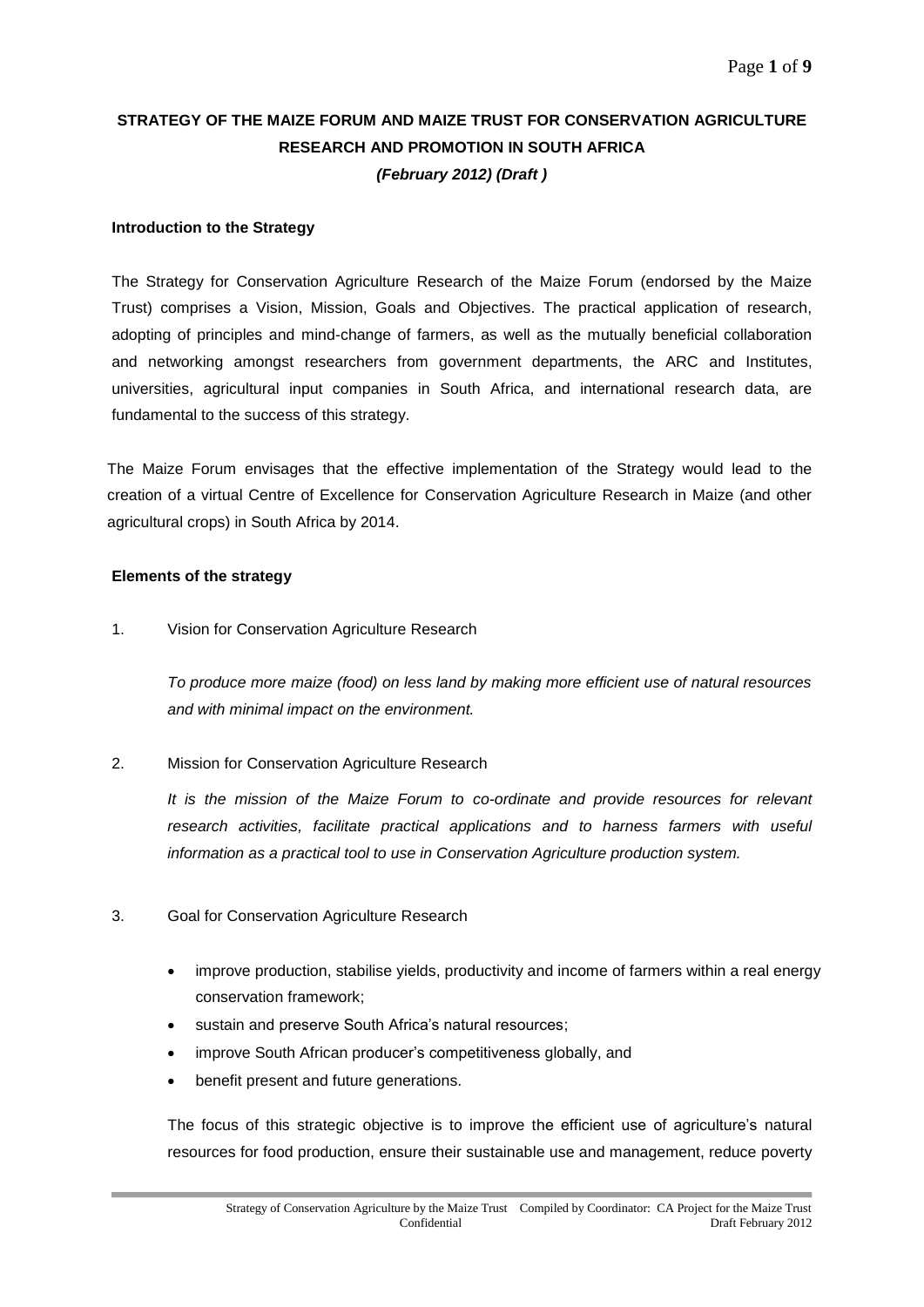and increase the wealth of people and industries dependent on natural resource-based agriculture. The strategy will be to support the national strategy to accelerate the adoption of CA principles, mobilize, motivate, inspire, inform, empower and enable commercial, emerging and small scale farmers to promote and adopt conservation agriculture and practices in their production systems.

#### Main objectives

The objectives will be obtained in the following three areas:

(1). Co-ordination of basic scientific research projects: The funding of the activities and monitoring of the results. This will be done by the ARC institutes, Universities and post graduate students. This will also include literature studies of international research projects of CA. Research experts will play a key role in farmer field experiments in planning, design, observations, analysing and interpretation of results.

(2). Co-ordination of practical application, adoption and implementation of CA in the maize production areas in South Africa for commercial, development and small scale farmers. This will include farmer's trials and demonstrations, input suppliers and local advisers such as agricultural companies, fertilizer and chemical experts, seed company technical teams and local expert groups.

(3). Co-ordination, editing, grouping and publishing of information in popular agricultural magazines. The objective is to categorise information and to focus on area and soil type in order to help farmers select relevant information for specific applications. Assigning and initiating information topics to agricultural journalists and co-operatives. The objective is to develop a Field Management Guide or a Field Use Plan per area.

#### **Goals and objectives of the research strategy:**

The strive should be to develop research and development programmes to provide a common framework of knowledge, including a set of indicators for information collection and dissemination, that:

- (i) quantifies and demonstrates the link between CA and soil health and confirms all the other benefits
- (ii) compares the technical, social, economic and environmental benefits of CA for farmers with conventional agricultural practices,
- (iii) ensures continuing improvements in CA over time; and
- (iv) allows for integration of CA into farming systems.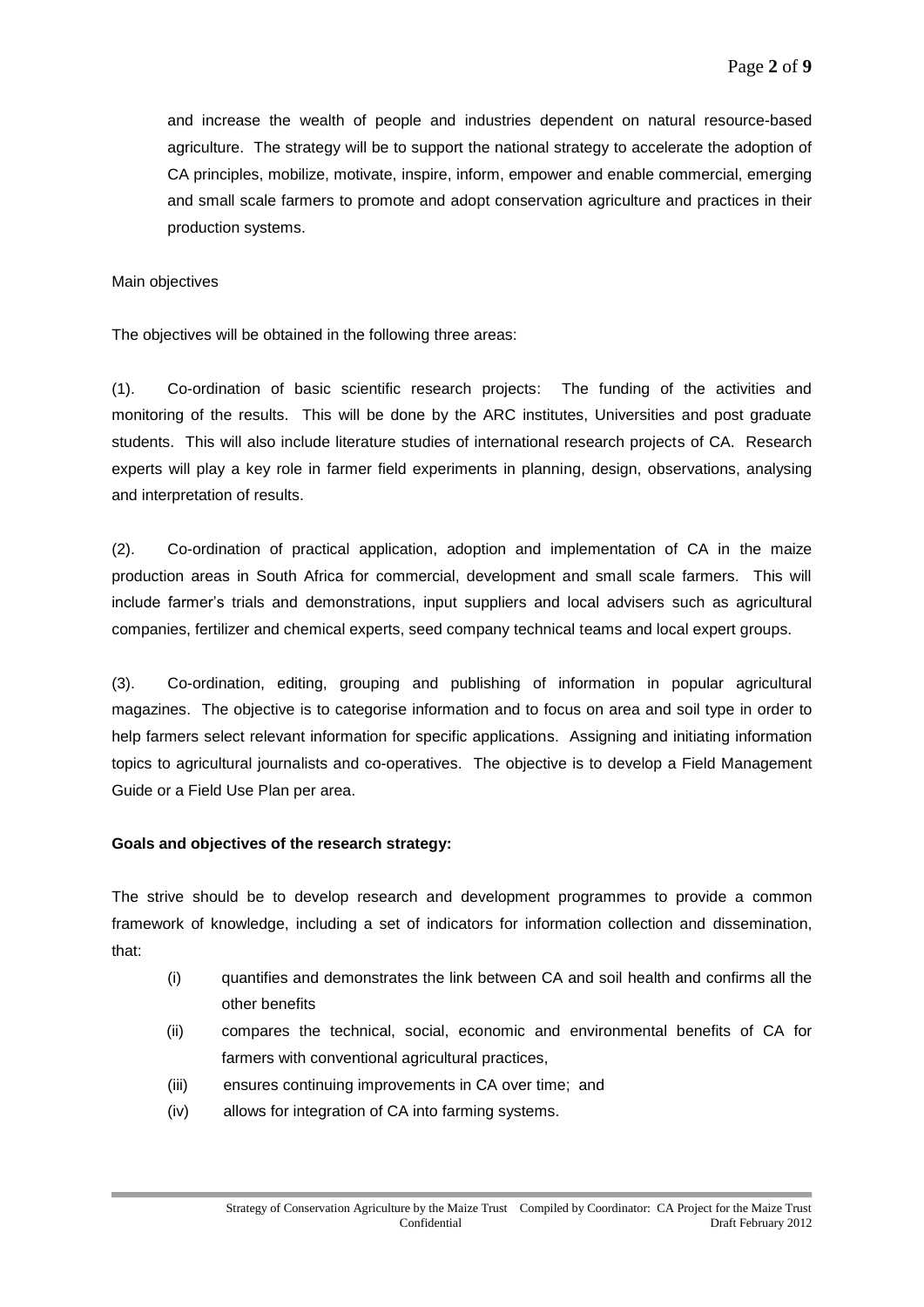## **National strategy:**

Fowler, in 2005, reported the following: "To attain the maximum benefits from this revolution, however, commitment and dedication needs to be obtained and is essential from all levels starting with the Minister. A small dedicated conservation agriculture unit of professionals needs to be established, with its sole mandate being to promote the adoption of conservation agriculture in South Africa. This unit should preferably be outside of any existing structure and independent of any outside interference. It should be advised by a team including leaders in government (agriculture, environmental and water affairs, etc. drawn from national, provincial and municipal structures), finance, commerce, industry and especially farming, and so funded that it has maximum unfettered ability to inspire, inform, empower and enable small scale, emerging and existing commercial farmers to promote and adopt conservation agriculture principles and practices in their production systems".

South Africa needs to formulate a National Programme by first reviewing all national policies and legislation in the light of this new understanding of agriculture as a strategic, holistic and integrated management of agricultural processes. There is a need to create awareness among especially senior Government leaders, departmental and university administrators and advisers, large and medium farmers, emerging and small-scale farmers, and consumers of the advantages of adopting conservation agriculture.

It is the strategy of the Maize Trust to support and co-operate in such a conservation agriculture unit of professionals.

## **Industry research strategies include:**

- Participatory, farmer-centered research and development;
- greater assumption of responsibilities for agricultural innovation by farmer organisations, including catchment groups, and individual farmers;
- engaging the best modern scientific expertise for better understanding of underground processes and potentials driven by roots and soil biota;
- creation of incentives and certification of sustainable agriculture practices to recognize societal benefits and encourage uptake of sustainable farming systems; and
- establishment of a network and of bringing together diverse stakeholders around the world to give concerted support for changing mindsets, expanding institutional investments, sharing knowledge and experience, and promoting best practices.

## **Strategic issues**

CA is characterized by three central principles of minimum soil disturbance, soil cover and crop rotations; but there are many specific technologies that have to be appropriately selected and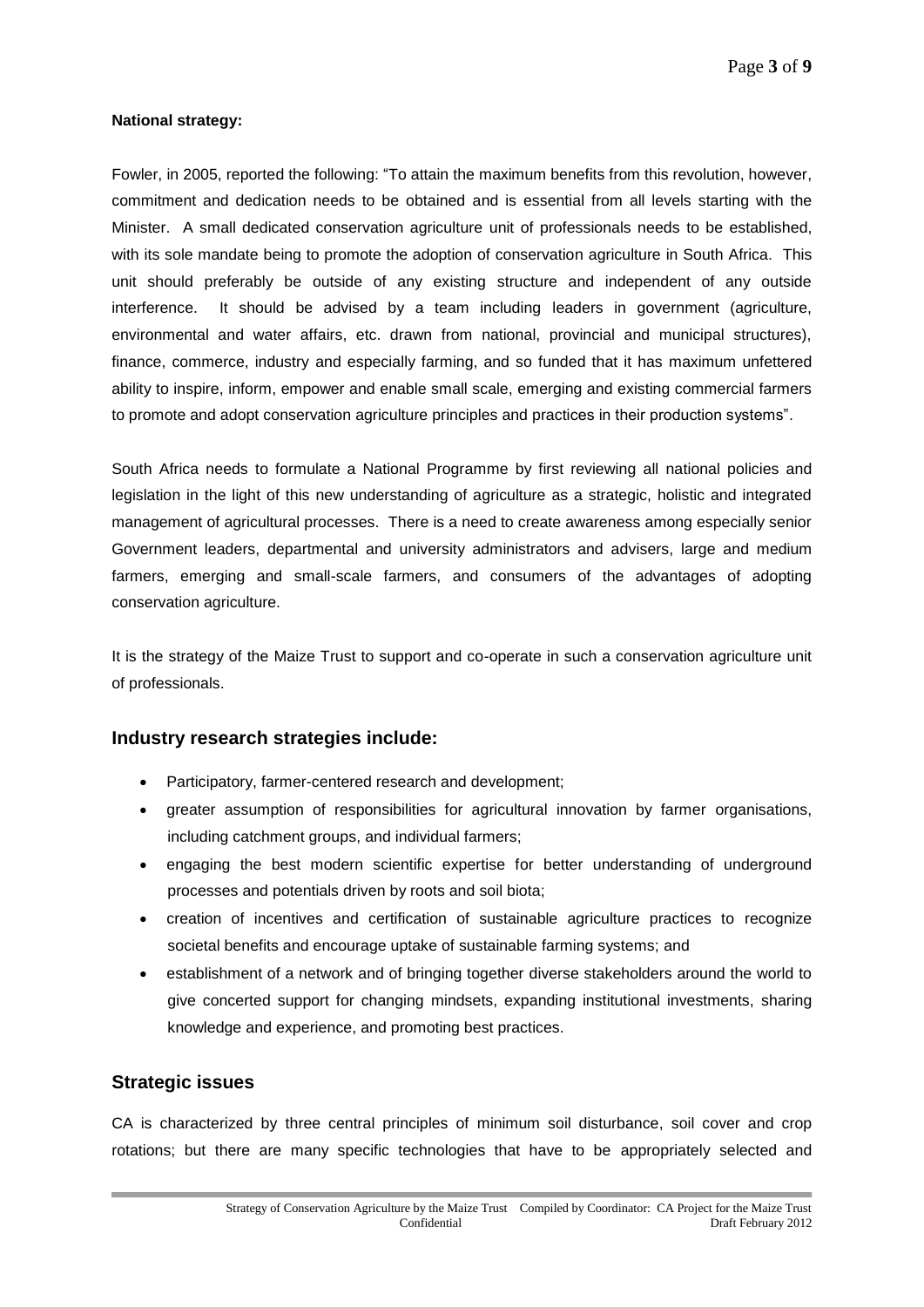combined to apply the three principles in practice in ways that are attractive to farmers in very different agro-ecological settings. Whatever the technology combinations; good crop, land and livestock must be managed properly so that the system can function properly. CA is not a static technology but a dynamic system that will differ depending on biophysical and socio-economic conditions, and will evolve over time. Research programmess must respond to this need. Diverse providers and investors need to be involved in science and technology development for CA, including international agencies, multi-donor programmes, NGOs, government staff, academic institutions, commercial companies (seed, fertilizer, chemical, equipment) and agribusinesses, each bringing different expertise but achieving synergy through using common disciplines and indicator sets.

## **Research information**

Before initiating research programmes, extensive evaluation of the existing scientific, popular literature and personal interviews needs to be undertaken. There is sufficient knowledge and information available locally and abroad, whereby this can be collated into production guidelines. Using these guidelines, the possibility of failure will be greatly reduced. For example, there can be guidelines for production, herbicides, pesticides, potential cover crops, etc.

The most important aspect in all of these recommendations is not to re-invent the wheel.

Care will have to be taken, however, to ensure that research is orientated towards the most pressing problems. This will require extensive and close consultation and co-operation by and between all stakeholders, especially farmers. On-farm participatory trials should also be an important component. Wherever possible research initiatives should be designed and undertaken by representative multidisciplinary teams. Sufficient funding must be available as the systems being investigated may take many years to stabilise.

# **New SA agricultural project for Argentina's INTA**

Argentina's National Institute of Agricultural Technology (INTA) announced plans to launch a South African agricultural project. INTA would be working in four experimental areas on Argentina's Southern Hemisphere competitor's home turf, aiming to share knowledge and explore new business opportunities. Included in this agreement, INTA disclosed to Grain SA all relevant CA research information that is available.

## **Co-ordination of basic scientific research projects:**

This is a long-term investigation. Carefully selected areas should be identified and progress needs to be monitored.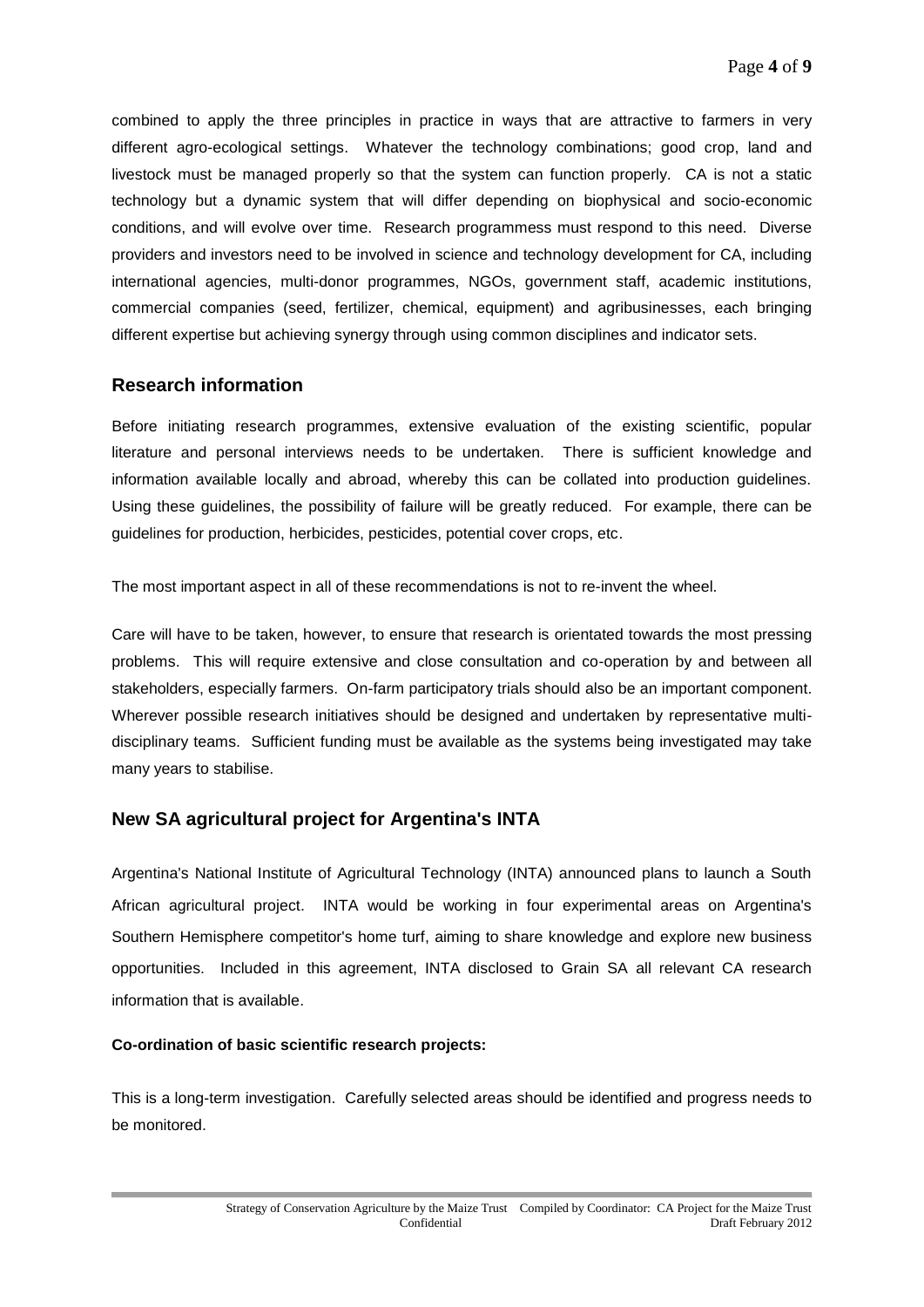The criteria for evaluation of basic research projects:

- The main objective of the research project needs to promote the principles of Conservation Agriculture.
- Maize, in combination with rotating crops, should be the main crop.
- Treatment of the experiments should not focus on practices that will adversely affect the practices of Conservation Agriculture e.g. burning, ploughing, disking or removing of organic material.
- The experiment needs to be carried out with interaction by a CA farmer in field conditions. Part of the experiment could take place in a glass house, but the results still need to be applied in practice.
- The application of the results should be multidisciplinary e.g. herbicide, pesticide, nutrition, et cetera.
- The duplication of research areas needs to be minimized.
- Personal development for PhD students, as experts in the future, will be important.
- The research projects need to address and identify key problem areas.
- The design of the research projects needs to focus on sustainability.
- The results of the research need to contribute to a *Land Use Plan* or *Field Management Manual*.
- The research information needs to be linked with international research results and literature and not duplicate research which has already been done.

# **Improve the information and knowledge management system**

There is a lot of misconception about Conservation Agriculture and CA institutions in South Africa. Better information is necessary to promote the knowledge (and diffuse the misconceptions) on new methods of practicing sustainable agriculture using CA practices in South Africa. Every effort has to be made to bring publications, knowledge and CA technology to relevant institutions, researchers, advisers and farmers. Information needs to be categorised per agro-ecological zone (production area, soil and environmental conditions) and so presented in order to prevent misunderstanding and confusion. Information is the keystone in the CA system, especially as, although the CA principles are the same as in any part of the world, site-specific information plays an important role in achieving success.

The creation of a well structured website will be useful.

Experience has shown that farmers, in general, do not read lengthy papers and information must be short and contain actual, useful and practical information. It is recommended that several papers, of one or maximum two pages (front and back) be prepared and distributed among farmers at field days, workshops, conferences, etc. (Nampo Harvest Day). The papers could be placed in boxes and each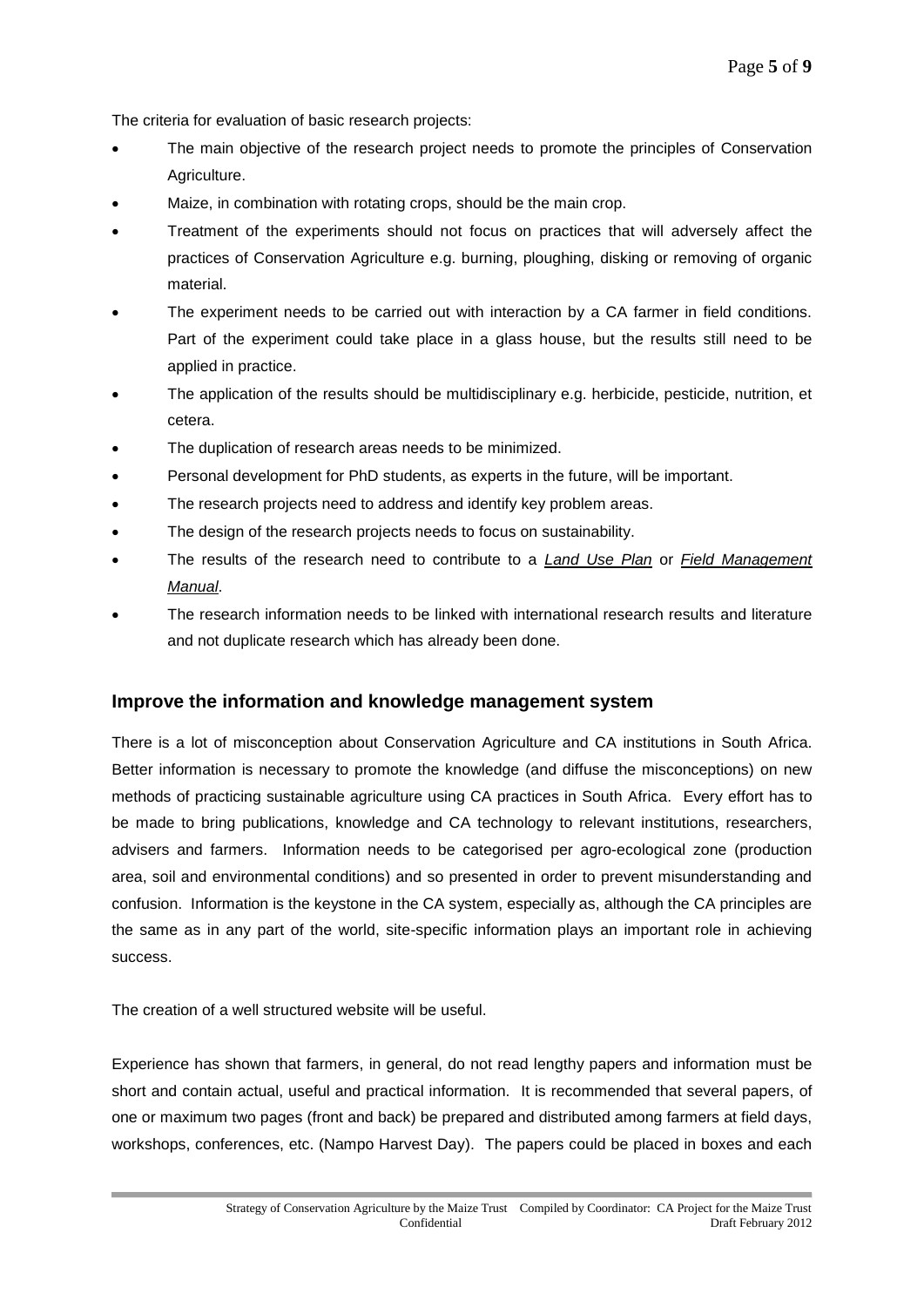farmer can take the ones that are most relevant for his/her needs. In all instances the papers should be prepared by local technicians and experts, translated where necessary into appropriate languages, and their contents checked by a central co-ordinating group to ensure uniformity.

One of the main goals of these short publications is to change the mindset of farmers, but also that of extension officers, technicians, scientists and politicians. Some publications should focus on technical aspects to avoid failure when going into the CA technology. Farm magazines and agricultural sections of newspapers could publish these papers and help in the education process.

Education and information through the media is also important. Here it should be considered that massive multi-media approaches can be used to disseminate the CA technology among medium and big farmers, but at the same time individual advice by advisers and "experts" are also needed. In the case of smallholder farmers, strategies for massive adoption are not adequate and the individual orientation of farmers over several years is necessary to avoid failures, as it may otherwise result in discrediting the technology and possibly not adopting the CA system.

# **Education**

An effort should be made to bring Conservation Agriculture into the curriculum of universities and agricultural schools. Without a commitment from the universities and research centres to try innovative ideas and to do away with conventional thinking, the process of technology development and transfer will be very slow. Multidisciplinary research is very important to support CA principles in the long-term. Besides soil science, it is necessary to have support of the different agronomic fields (plant breeding, crop science, agricultural engineer, plant pathology, weed science, etc.).

# **Education of farmers, advisers, researchers and the public at large**

Adoption of CA is a permanent learning process and the best adviser is a successful CA farmer in a similar environment. Successful CA commercial farmers may adopt a social responsibility towards fellow and small farmers in showing them how the system works and in sharing experiences and information with them, as well as advising them on how to implement it on their farms. Despite successful demonstrations by fellow farmers, there still seems to be resistance to the adoption of CA. This lack of trust should be investigated and addressed.

# **Co-ordination of practical application, adoption and implementation of CA in the maize production areas in South Africa:**

The Maize Trust assigned a co-ordinator for Conservation Agriculture research. However, the drive for adoption and promotion of Conservation Agriculture will primarily be Grain SA's function. The responsibility of co-ordinating and consulting may include: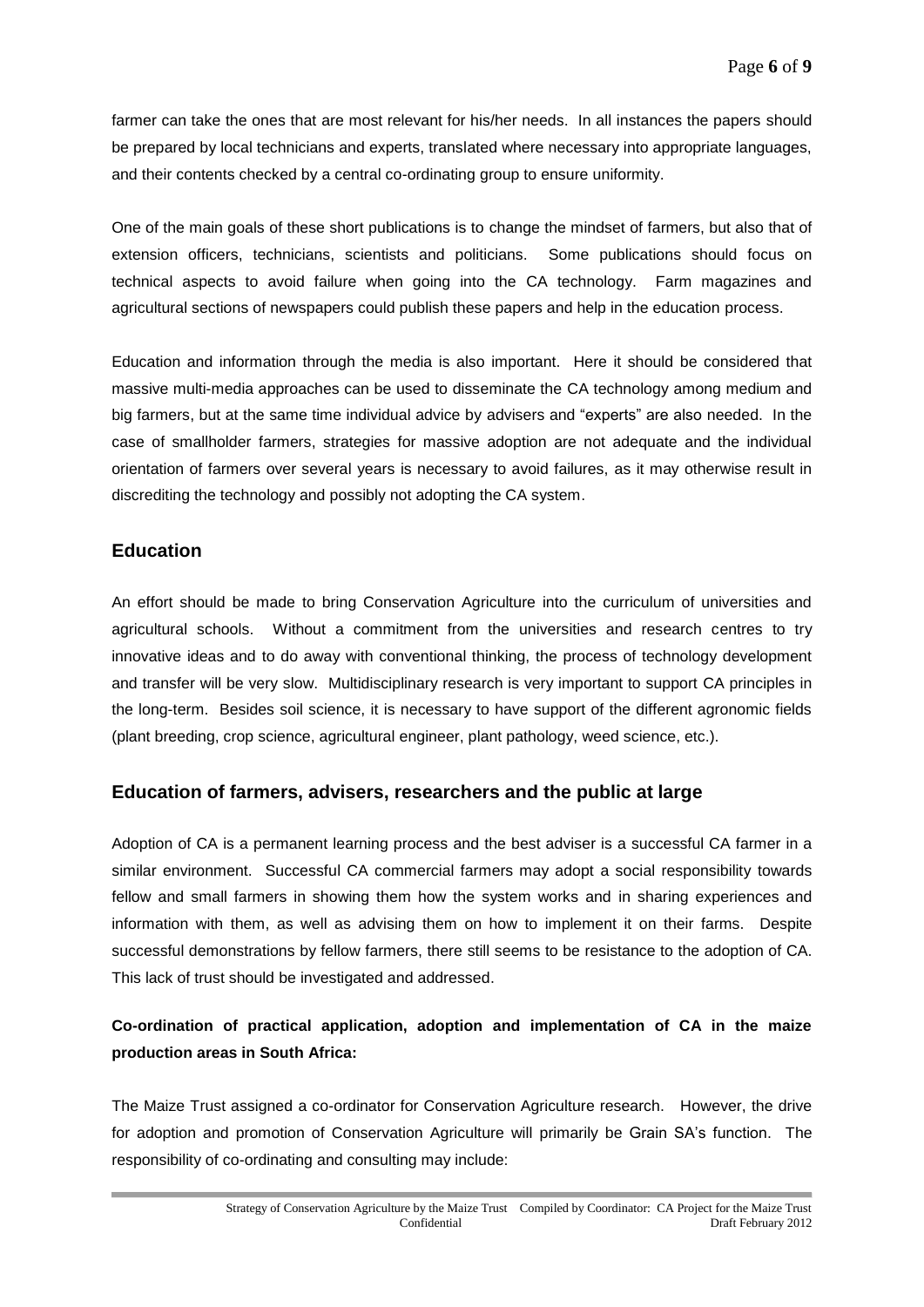- Harmonizing all relevant resources in support of the adoption of Conservation Agriculture. A paradigm shift would require the disruption of centuries of mental compaction and the empowerment of farmers. Farmers would need to farm in harmony with nature - not try to master it, and all role-players, policy-makers, educationists, researchers, advisers AND farmers would need to recognize that the choice of each component of a system must be that of the farmer him/herself, not the adviser. The role of the adviser must be to ensure that the farmer is aware of the widest range of potential solutions and their implications.
- Assess the status of the implementation of CA in the defined areas, referring to a number of farmers, area (hectares), levels of implementation and active groups. Mapping uniform production areas with uniform soil and environmental conditions. Categorise farmers in commercial, development and smallholder groups. The transforming strategy's approach and information will differ for the various categories. Believing that such a survey could best be conducted by sampling the maize farmer members of Grain SA. Sending out a relatively simple questionnaire to all members enquiring about their cultivation system, crop residue and crop rotation practices.
- Ensure that farmers assume a leading role in the process, developing an appropriate local, national and regional CA network/task force to facilitate capacity building, sharing of knowledge and active mutual learning.
- Promoting, stimulating and encouraging the forming of farmer groups. Identify innovators, producers that are hungry to change to CA practices and will share knowledge, experience and support with each other. Determine specific needs for each group and make sure the technology ownership belongs to the group and that their specific needs are addressed within the framework of CA principles. The progress of adoption and implementation of CA will be community driven; processed information will be owned by the people.
- Introduce mechanisms which provide incentives for farmers to change their production system to Conservation Agriculture. For small-scale, risk-averse farmers especially, introducing CA will often be stimulated by providing targeted incentives, fair cost-sharing and risk protection arrangements over several years. These may be perceived as an appropriate compensation for the many eco-services that adoption of CA is likely to generate for the benefit of society at large. Provide small-scale, risk-averse farmers with targeted incentives or cost-sharing to help them overcome a slow start-up of CA; and cover the costs and risks of learning and adapting technology to their particular conditions.
- The objective for smallholder farmers will be to transfer knowledge, demonstrate successful practices, and lobby financial recourses and sponsors for inputs, machinery and infrastructure expenses (fences). The approach will be to identify and respect the empowerment hierarchy and key role-players and decision makers to get commitment. This may be the Chief, Captain, or other recognized community leaders.
- Small Scale Demonstration Plots. "Seeing is believing". It is suggested that initially small plots of 0,1 – 0,25 ha be used to practice and demonstrate on and then these plots can be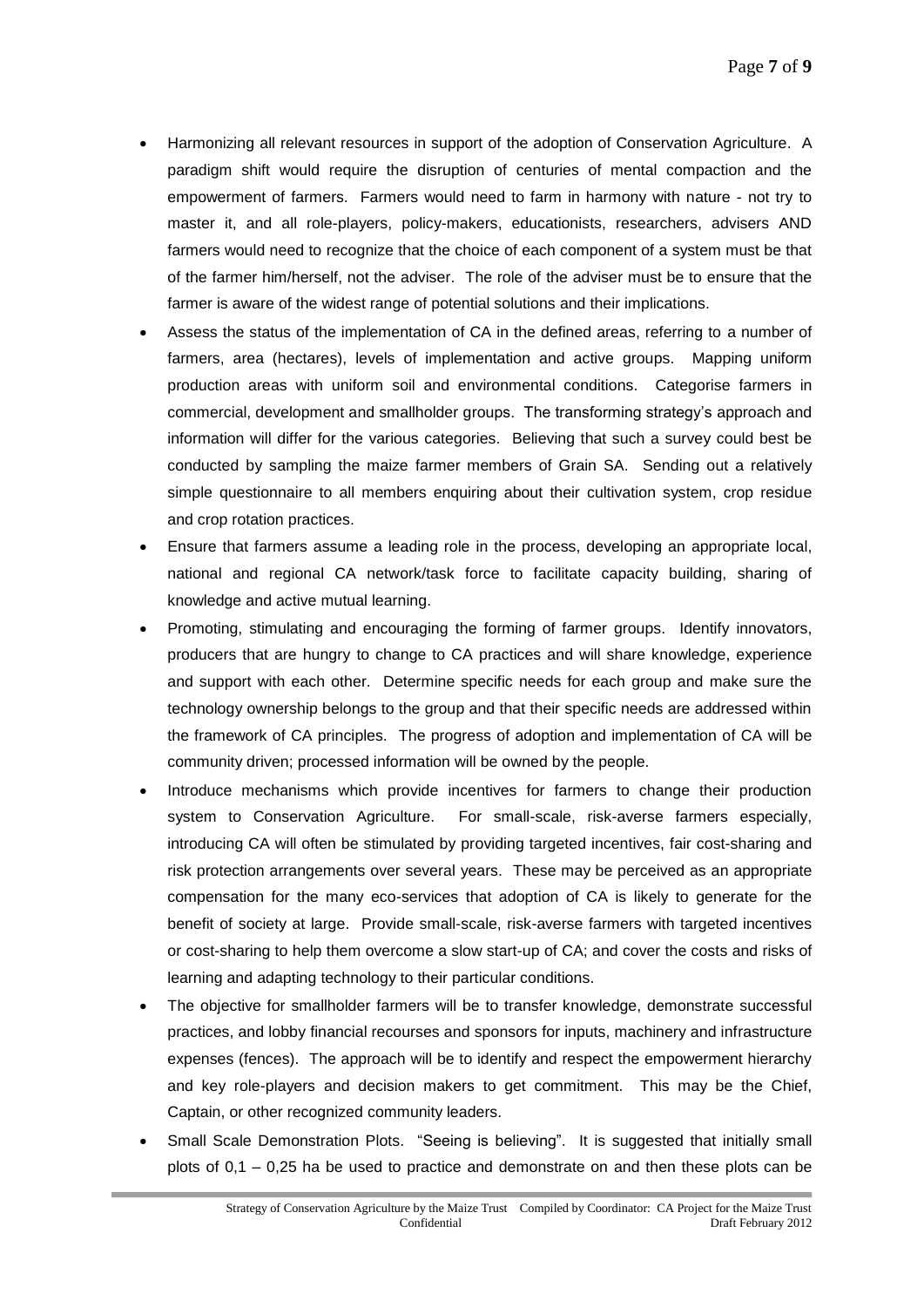increased in some places to 2,0 ha to demonstrate the complete system. At the same time, one must not forget the fact that, with these demonstrations, one often learns more from failures than from successes.

- The needs, technologies and potential for CA adoption by large-scale versus small-scale farmers are distinct and must be tackled in a different manner. Linking the learning and adoption processes of large and small farmers offers potential pay-offs in speeding up the adoption, but effective and equitable links must be built.
- Find solutions and practical adaptations, modifications of CA for specific and unique RSA conditions. Introduce international research and practical information to South African conditions on a farmer experimental basis. Conservation tillage does not work well on sandy soils that tend to harden, or on soil that is a water-logged risk. Specific research actions need to be conducted for successful implementation of CA in these areas. The current status needs to be assessed and criteria for improvement defined and measuring indicators identified.
- Animal factor in crop production: Prevent or reduce grazing of crop residues. Removal of crop residues does have a negative effect on the yield of the next crop.
- Strategies need to be developed towards accelerating the adoption of CA equipment. These should address both the supply and demand side, while at the same time there is a strong need for a research and development component that provides the necessary support services. Ensure adequate attention is given to supply chains for specialist inputs and equipment when they become necessary, as well as ensuring proper access to input and output markets.
- Involve all relevant partners and share expertise. Sustainable natural resource management requires an integrated and holistic approach, including effective collaboration between all stakeholders at national, provincial and local levels.
- Expose South African farmers to successful international groups. Facilitate and promote international expertise and exchange visits. Invite key researchers or farmers from areas with conditions similar to South Africa.
- Wherever possible, simultaneous adoption by farmers of all three CA principles is desirable in order to achieve the greatest impact. However, a step by step approach to the introduction of the principles may at times be better for farmers' constrained socio-economic situations, scarce resources and perceptions of risk.
- Organising of stakeholder workshops and training programmes and formulation of a strategy.
- The exposure by means of an international visit to South America or Australia and the promotion, facilitation, adoption and implementation of Conservation Agriculture throughout South Africa.
- Supporting the strategy for selecting key research areas and assigning and funding research institutes.
- Monitor research projects and interpret and publish results.